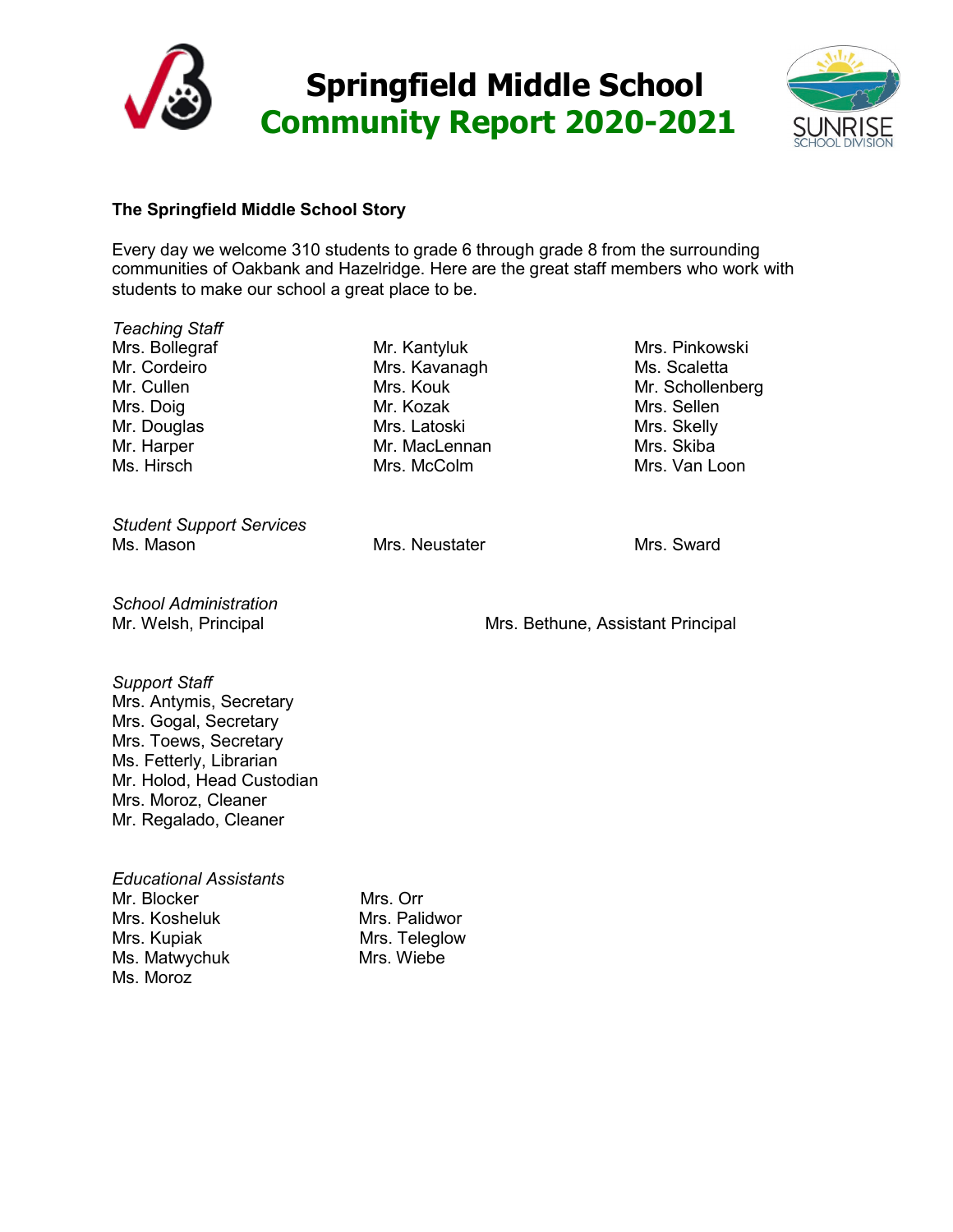# **Teaching and Learning**

We focus on teaching each child every day to reach their full potential as learners. We create school goals using student data to focus our energy on responsive teaching practices. Ultimately, we want all of our students to experience success in school and set goals to improve learning outcomes for students in specific areas like literacy and numeracy as well as other identified areas that are relevant to our school community.

This year we had one school goal, which was:

By June 2021, all SMS students will improve their critical thinking skills in all subject areas.

Although this school year has been mostly driven by COVID-19 safety planning and responses, we still made progress towards our goals and have gathered the following evidence to share.

Students had the opportunity to develop critical thinking skills in all subject areas. Critical thinking can be described as the ability to think in an organized and rational manner in order to understand connections between ideas or facts.

Examining the following critical thinking categories on the Provincial report card; ELA (critical thinking), Social Studies (critical thinking and citizenship), Math (problem solving), Science (design process), Band (Understanding music in context) and Exposures (practical application of skills) from term one to term three, we saw an average of 80% of our student population maintain critical thinking skills.

Teachers observed students applying critical thinking skills learned not only in their own classes, but also from other subject areas as well. For example:

#### Drama

It was observed that students applied their literacy, problem solving, technology skills when planning, and developing stop motion animations, green screen technology presentations and scripted podcasts. The resulting products were organized and well planned.

#### Grade 7 and 8

Teachers worked to support students to develop skills in the area of critical conversations. In order to give quieter students a voice teachers focused on small group and 1:1 conversations prior to a critical thinking focused written task. Teachers also worked on strategies to increase the level of participation in whole class critical conversations. These opportunities to participate in critical conversations resulted in students adding more details in their writing.

#### Grade 6 and 8

Self-assessment and goal setting are essential to critical thinking. It was observed that students did not always comprehend why they received a final mark on an assignment. Teachers used self-assessment and rubrics that targeted specific outcomes to support students to identify areas of expertise and areas of growth. It also gave students the opportunity to take ownership over their learning and therefore increase engagement.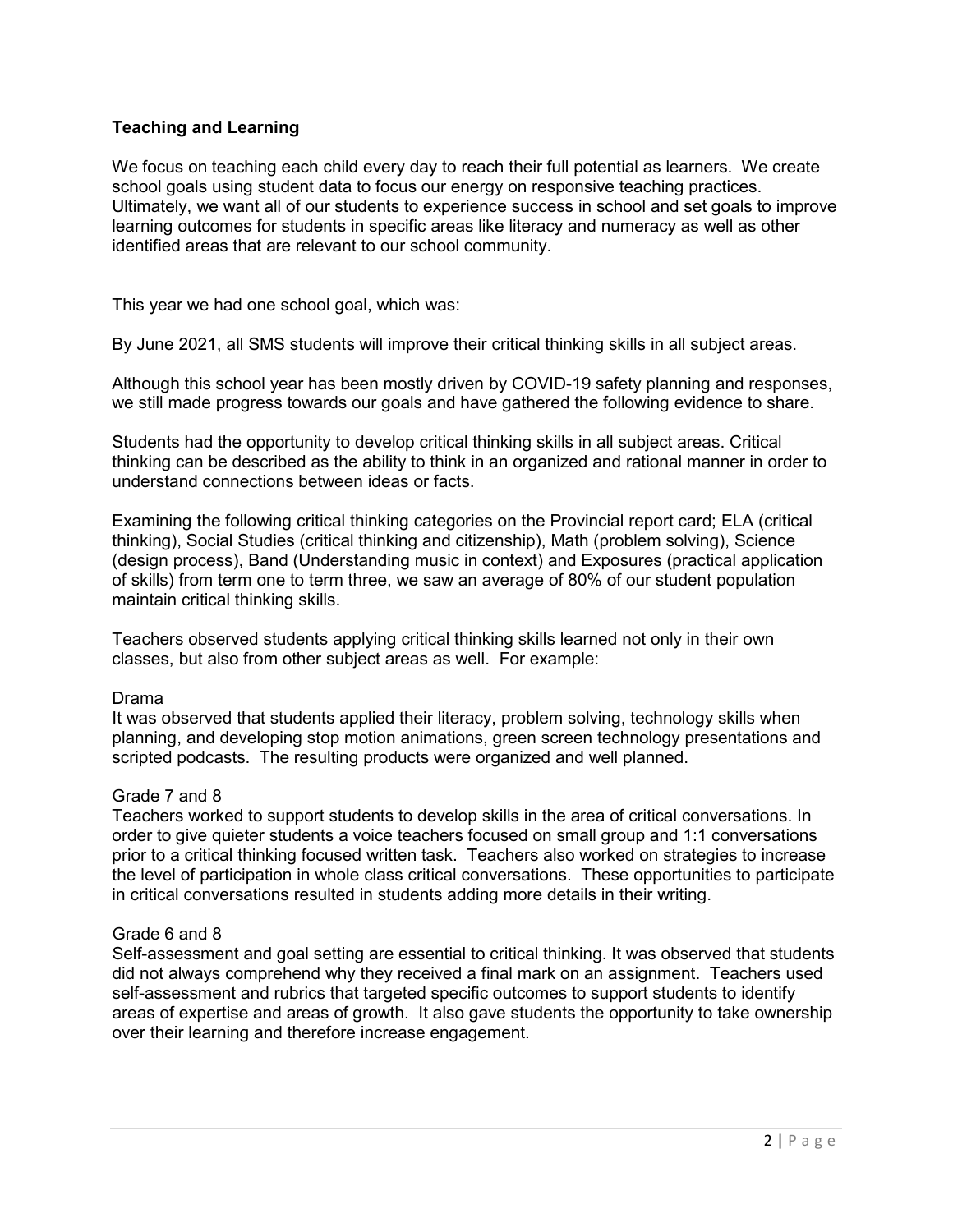## **Goals and plans for next year**

Next year our school goals will focus on the continued development of the literacy, numeracy and social skills of our grades 6-8 students. As a teaching community, we will also continue to work towards supporting our students to develop critical thinking skills.

### **Pandemic Life in our School**

Springfield Middle School along with every other school has had to adjust to life through the pandemic lens of COVID-19. It has not always been easy, but our students, staff, and families stepped up to the challenge in a variety of ways throughout the year. Our building has been closed to the public and visitors all year, so we thought we would give you a glance back at how we navigated daily life here at Springfield Middle School



Keeping connected with peers and other children in school has been an isolating and challenging aspect of the COVID-19 pandemic. During this time when COVID-19 protocols have made activities between cohorts and staff very difficult, a team of teachers at the Springfield Middle School led a "Check 3 TV" initiative at the school with the goal of supporting whole school communication. The teachers used many types of technology to help both students and staff to communicate effectivity during in class and remote learning. Students were able to highlight their interests, talents and learning through Check 3 TV school wide broadcasts. The teachers' leadership and creativity in this project was truly inspirational.